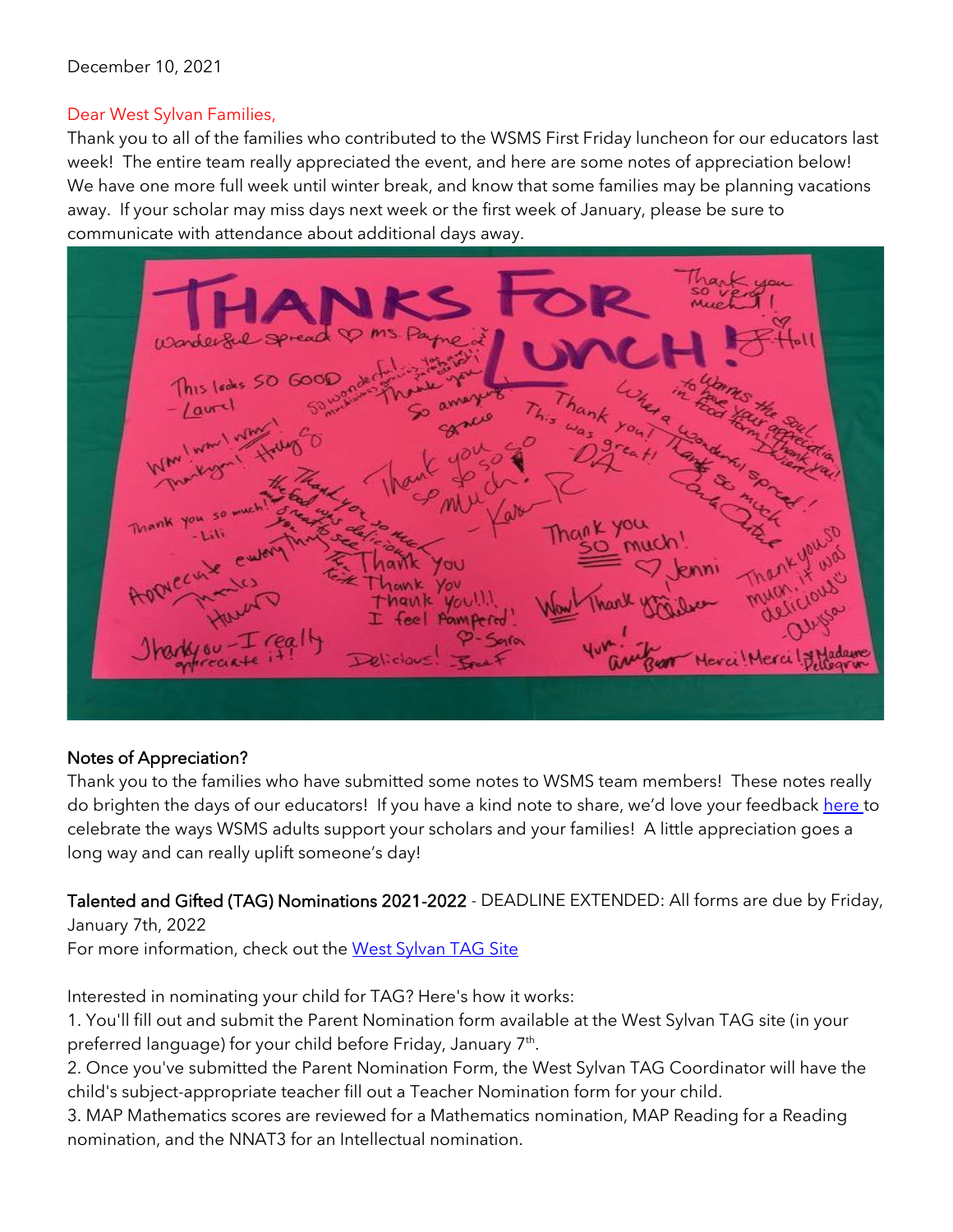4. In spring of 2022 (right now, probably January or February), the district TAG office will send out letters informing parents and guardians that their child has or has not been identified as TAG, and in what areas. Services will begin for TAG scholars at that time.

Please click the link below in your preferred language to nominate your child.

[English](https://forms.gle/oKdyah1MXX1eN8WB6) [Spanish](https://forms.gle/b6VJZP69C2gqsgN3A) [Chinese](https://forms.gle/xd5drKJcwbqSYQXAA) [Russian](https://forms.gle/LmChwsdKZ1svWoB76) [Vietnamese](https://forms.gle/2sEfWP7EReDPZzRV7) [Somali](https://forms.gle/F4QvUYHYnHJEBtNMA)

*\* Important Note: These links are for West Sylvan Middle School ONLY. Each PPS school has its own nomination form. If you want to nominate a child for TAG who does not attend West Sylvan, please contact that school to find the appropriate nomination link.*

# 8th Grade Families of Future Lincoln Cardinals:

Lincoln High School is excited to get to know and welcome Future Cards who will be the first to join us in our new state of the art school this Fall! Thank you to all the 8<sup>th</sup> Grade families who attended the Information Night on Wednesday 12/8. You can access recorded video presentations for the vast majority of the school's departments at [this link.](https://docs.google.com/document/d/1akss3Eusq9MlyP-PvFwRyIQLiNIJLW5cydpmZ9ksGAs/edit?usp=sharing)

*\*Please note that current 8th Grade students at West Sylvan do not need to re-enroll to attend Lincoln High School.*

# Test to Stay Program:

PPS plans to start the Test to Stay program in January. If your family has yet to complete the consent forms [here,](https://sharedsystems.dhsoha.state.or.us/DHSForms/Served/le3560e.pdf) please complete them and either scan them to [nhartman@mesd.k12.or.us](mailto:nhartman@mesd.k12.or.us) or have your scholar return them to the attendance office window. More details will be shared from the district. Here are some key points from the expected Test to Stay plan. If a consent form is completed, any nonsymptomatic scholar who may have been exposed to an individual with a positive COVID-19 result on campus could test to stay on campus. We would give the BinaxNOW rapid nasal swab test on campus to non-symptomatic scholars who could have been in close contact with someone on campus with a positive COVID-19 test, and pending a negative result, scholars would return to class, rather than automatically being advised to quarantine at home. [Here](https://docs.google.com/document/d/1RiifxD8ZyotgtTy4q0zU6VYEbklFNPNaDJapztiE6EI/edit?usp=sharing) is more information.

## COVID-19 Vaccinations for Ages 5-11:

PPS has started to partner with local health agencies to provide school sites where families may choose to access the vaccination for scholars aged 5-11 now that they are approved to move forward. More details are [here.](https://www.pps.net/site/default.aspx?PageType=3&DomainID=4&ModuleInstanceID=1492&PageModuleInstanceID=1594&ViewID=ad4d6d9d-7046-48e7-a548-a6a23a68d076&RenderLoc=0&FlexDataID=173571&PageID=1)

# OHSU COVID Screening Kit Information:

PPS has partnered with OHSU to arrange for weekly COVID-19 screening test kits, which arrived just before the Fall break. Test kits are for non-symptomatic home screening only. We are distributing these once a week on Thursdays, during the last few minutes of 7<sup>th</sup> period, to all scholars who opted-in to the program and submitted completed consent forms. Scholars may drop off signed forms to our attendance window, or families can scan and send them via email to jsolonche@pps.net. Testing kits will be distributed to participating scholars once a week on Thursdays. Scholars will do the saliva test at home the next morning and return the kits on Friday morning at the Main Office. OHSU picks up the kits each Friday, processes them, and sends results directly to families. If you haven't signed up and are still interested, the forms are below.

Consent forms to sign and return to West Sylvan:

• [OHSU Weekly Screening Authorization Form](https://drive.google.com/file/d/1WKfLwknOXIYGfjiVTURKB7wvlQW8DAhR/view?usp=sharing)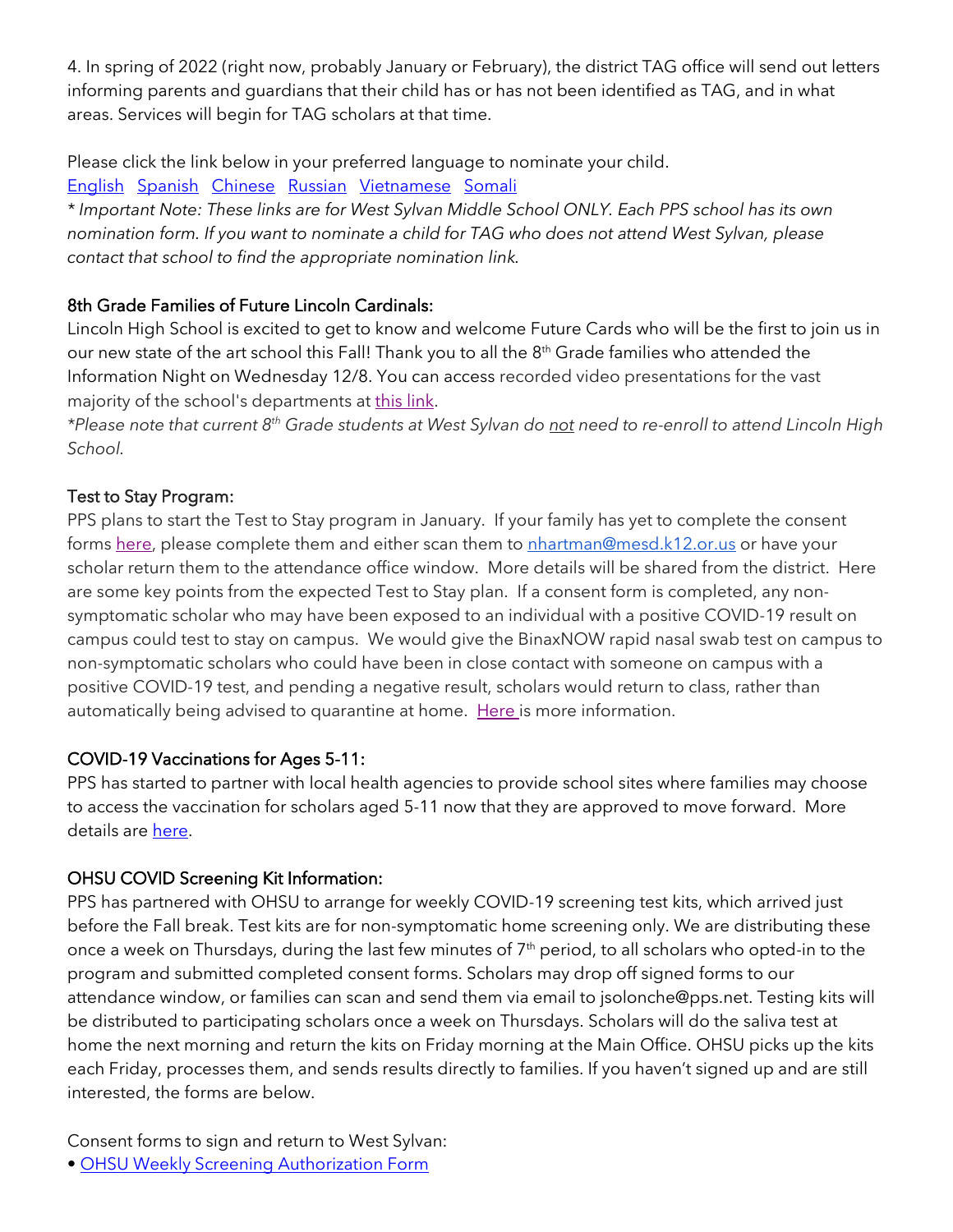#### • [General Consent School Opt-In Form](https://drive.google.com/file/d/1JELJW3M6_gp013Dp_Z7QDpvKmsqC5G-S/view?usp=sharing)

### Safety and Threat Screening Process:

Given the recent tragedies in Michigan, many families have asked what the PPS protocols are for handling threats. The SafeOregon tip site is a way to report anonymous tips so that our administrative team investigates concerns. The link is [here.](https://www.safeoregon.com/) All potential threats are responded to by a team that consists of a counselor, a school psychologist, at least one administrator from the school, district-level administrators, and any educators with knowledge of the situation. If the threat is considered a Level 1 threat (more information is [here\)](https://www.pps.net/Page/17637), there are specific steps involved which include involving law enforcement and locking down campus, similar to the process that happened recently at Roosevelt High School. There are a series of screening protocols that are used to interview any scholars involved, any family members that may have knowledge of the scholar(s) involved, and other potential witnesses. After completing the various screening process, administrators determine how to respond to the potential threat.

We also understand that the news of the tragedies can impact how our scholars feel about their own school day. After the tragedies, we shared a variety of instructional resources with our educator team to use in their classrooms. Additionally, our school counselors are available throughout the day to work individually with scholars to address their concerns.

#### Food Services and Lunches:

Breakfast and lunches continue to be free for all throughout the year. As the temperatures have dropped, we've had all scholars who wanted to remain indoors have indoor options for both eating and their free time during lunch. That said, regardless of the temperature, many scholars still feel most comfortable both eating outdoors and remaining outdoors throughout recess to engage in play. Understanding that there is not a one-size-fits-all approach to this unstructured lunch time, we are allowing scholars to choose indoors or outdoors, assuming that it is not pouring down rain.

### WSMS Foundation Fundraisers:

Please support our WSMS Foundation! Every contribution helps our school by allowing us to fund important staff positions, as well as educational opportunities for your scholars!

The WSMS Foundation is taking any of your recyclable aluminum can donations, and will apply any funds raised toward renovations to our Counseling office. Please see our [flyer here to "Save your Empties!"](https://drive.google.com/file/d/1QXOTJmEblkxG_rK04tEK5aEuwcpa-NT4/view?usp=sharing) Feel free to drop off your bagged items in the front of school adjacent to the cafeteria any day of the week. All proceeds will help improve the counseling center.

You can find out more information about our WSMS Foundation and their amazing work for our scholars [here.](https://www.westsylvanfoundation.com/) Also follow them on Instagram @west.sylvan.foundation and check out our West Sylvan students in their school, sports, performances, events…

If you have a scholar event, announcements related to scholars and their achievements, or you'd like to advertise, let us know. Email Lisette Crepeaux at [thecrepeauxs@gmail.com.](mailto:thecrepeauxs@gmail.com)

### Yearbooks:

Our Yearbook staff is starting to collect pictures for this year's issue. Did you know it's easy to share photos to be included in the Yearbook? Just go to hieshare.com and enter the code sylvan22 to upload your photos (use all lower case for the code). MASKS OFF please. We want to see their shining faces in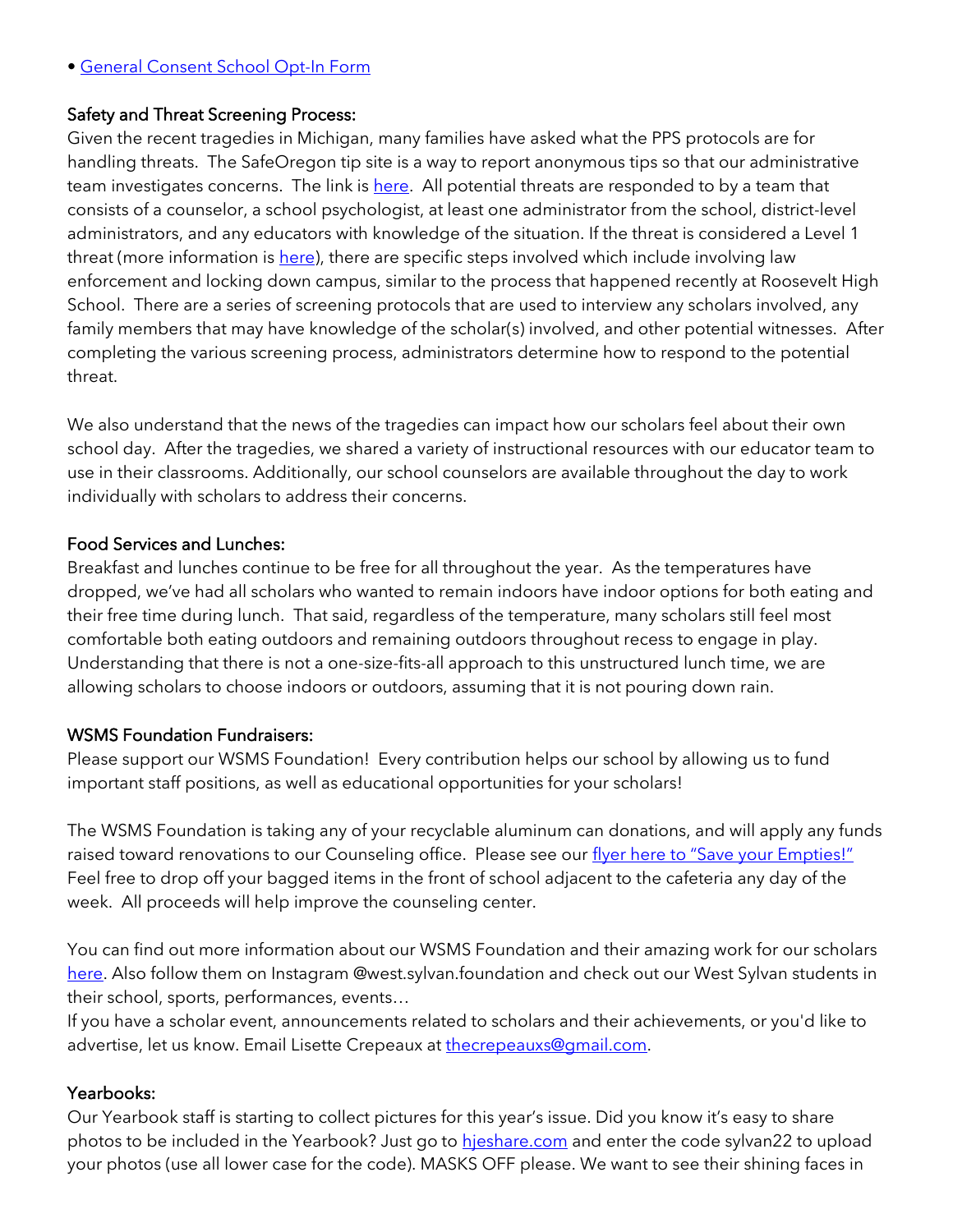the yearbook! Be sure to accurately label each photo with the scholar's name and grade. There's no guarantee every photo will be included in the book, but we will try our best. [Tutorial for using eShare.](https://herffjones.wistia.com/medias/h1e7m2ythz) [Tutorial for using eShare from your phone.](https://herffjones.wistia.com/medias/62ap3qbbp3)

All sales of yearbooks will be pre-ordered directly through an outside company. Yearbooks will not be purchased through the school. To order your yearbook, go to vearbookordercenter.com and enter code 6339.

## School COVID updates:

We are grateful to report that we haven't had a positive COVID-19 case on campus reported for two months! Our standard operating procedure is to notify everyone when a positive COVID-19 case is confirmed through MESD, even if your scholar was not a close contact. Sharing a class does not meet the threshold for being a close contact. We also do not manage outside sports contacts or the notifications with private sports teams. We depend on families to self-report to our office in a timely manner when there is a positive COVID-19 case in the family. When a positive COVID-19 case is reported, the following may prevent a scholar from being identified as needing to quarantine, which is why it's so important that we all continue to be safe by:

- 1. Being fully vaccinated
- 2. Wearing a mask correctly and consistently
- 3. Practicing appropriate physical distancing

Anyone asked to quarantine is advised to stay home for 10 days from the date of the exposure when they are not fully vaccinated. If fully vaccinated, scholars and staff who are symptom-free are not required to quarantine. In addition to assigned classwork to complete remotely, this PPS website has been created with a variety of resources for continued remote learning [here,](https://sites.google.com/pps.net/ppsquarantinelessons/home?authuser=0) in the case of a recommended quarantine.

### Uploading Proof of Vaccinations:

Families can also upload their scholars' vaccination status when they complete the yearly registration verification processes. Directions to upload items ar[e here](https://docs.google.com/document/d/1AxHhVVEjAqJxV1Vuh9PnfwkZHcp-Tde_x6iFOOEy58Y/edit) for ParentVUE. When families have items uploaded, this information shows up in ParentVUE under the documents tab on the scholar page for internal administrative review.

### Ski Bus:

Please see more information [here,](https://drive.google.com/file/d/1ix1Sh53HNhRhw4TY-eUKEotfC4dzRsNX/view?usp=sharing) if your scholar may be interested in engaging in this activity. This is not a school or district-sponsored activity, and the trips are not supervised by any PPS personnel. Flyers are attached for your [review.](https://drive.google.com/file/d/1FRriRObLFlZVb-TdYi3_QNwW4D_vQv79/view?usp=sharing)

#### Winter Break Ideas:

o Portland Parks & Recreatio[n Winter Break Camps](https://www.pps.net/cms/lib/OR01913224/Centricity/Domain/50/PPR_WinterBreakCamps_Flyer_8.5x11.pdf)

### Picking Up Scholars:

Our office has been experiencing heavy family traffic prior to our 3:45pm dismissal, due to daily early pick-ups. If possible, we ask that you avoid picking up your scholar between 3:15pm-3:45pm as our office staff is limited in the afternoons. Any planning around that time frame is appreciated.

### Scholar Counseling Supports: